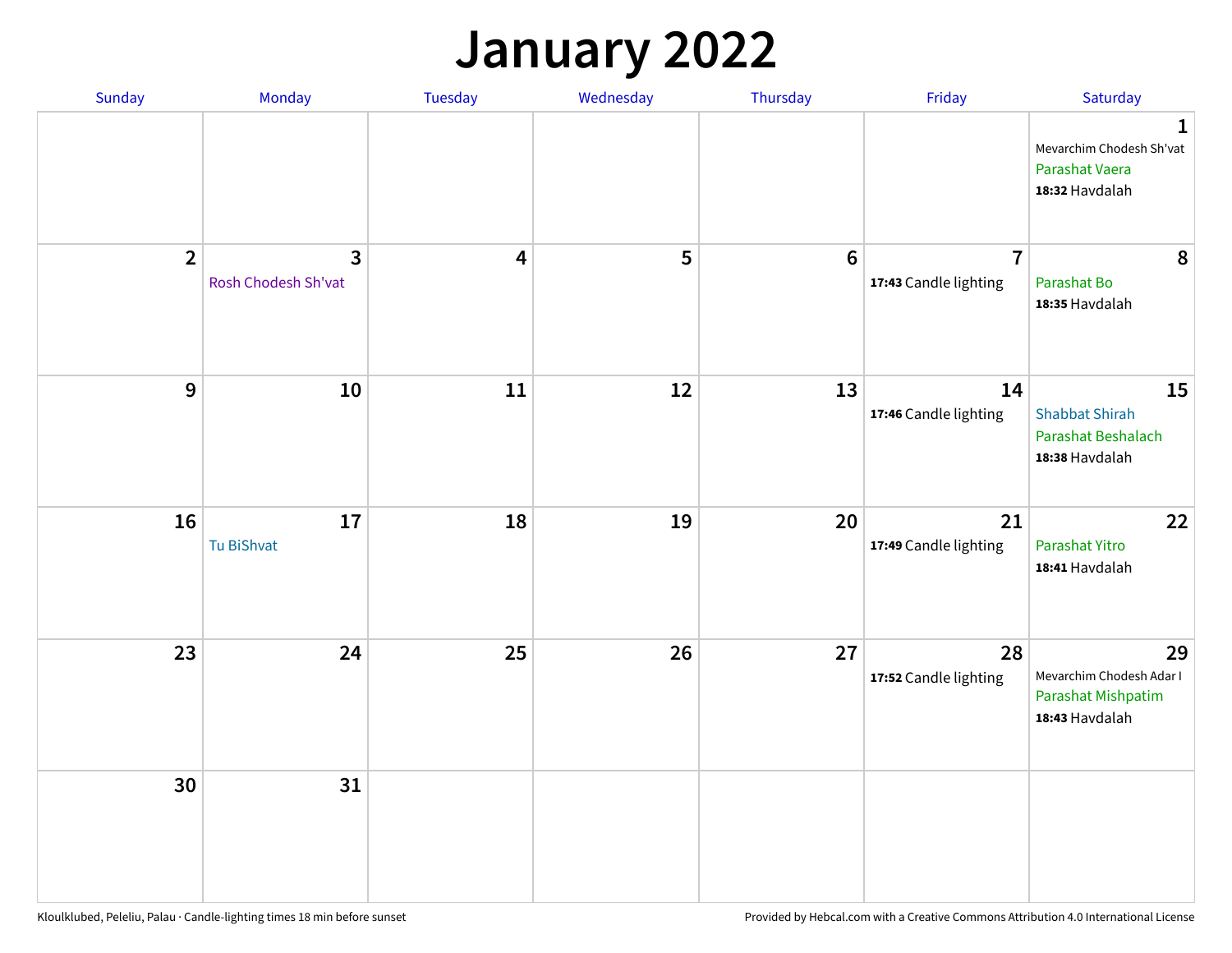# **February 2022**

| Sunday | Monday                  | <b>Tuesday</b>                      | Wednesday                             | Thursday | Friday                                           | Saturday                                                                                          |
|--------|-------------------------|-------------------------------------|---------------------------------------|----------|--------------------------------------------------|---------------------------------------------------------------------------------------------------|
|        |                         | $\mathbf{1}$<br>Rosh Chodesh Adar I | $\overline{2}$<br>Rosh Chodesh Adar I | 3        | $\overline{\mathbf{4}}$<br>17:54 Candle lighting | 5<br>Parashat Terumah<br>18:44 Havdalah                                                           |
| $6\,$  | $\overline{\mathbf{7}}$ | 8                                   | 9                                     | 10       | 11<br>17:55 Candle lighting                      | 12<br>Parashat Tetzaveh<br>18:46 Havdalah                                                         |
| 13     | 14                      | 15<br><b>Purim Katan</b>            | 16                                    | 17       | 18<br>17:56 Candle lighting                      | 19<br>Parashat Ki Tisa<br>18:46 Havdalah                                                          |
| 20     | 21                      | 22                                  | 23                                    | 24       | 25<br>17:56 Candle lighting                      | 26<br><b>Shabbat Shekalim</b><br>Mevarchim Chodesh Adar II<br>Parashat Vayakhel<br>18:46 Havdalah |
| 27     | 28                      |                                     |                                       |          |                                                  |                                                                                                   |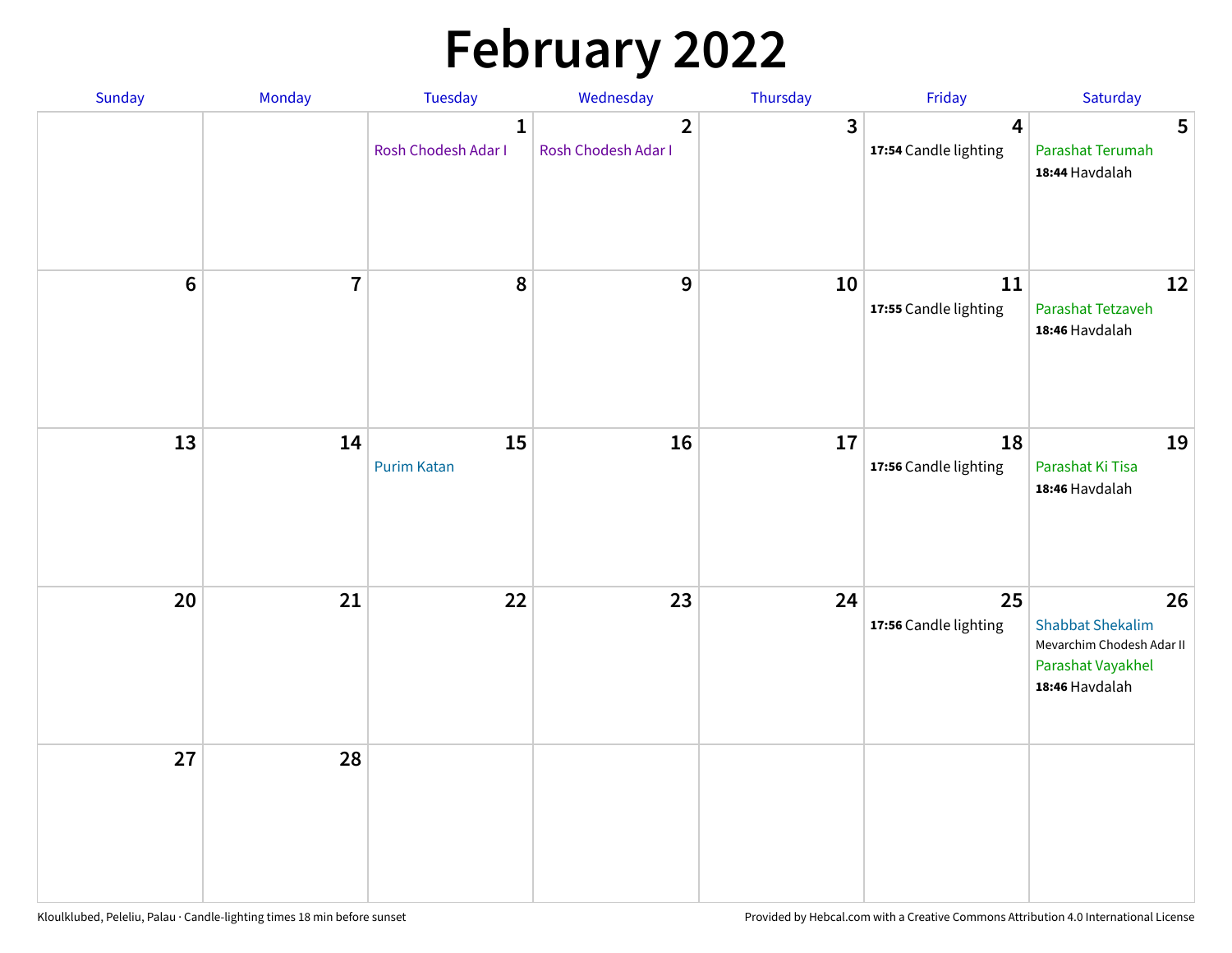## **March 2022**

| Sunday  | <b>Monday</b>  | Tuesday      | Wednesday                                                                                | Thursday                                        | Friday                                              | Saturday                                                                                   |
|---------|----------------|--------------|------------------------------------------------------------------------------------------|-------------------------------------------------|-----------------------------------------------------|--------------------------------------------------------------------------------------------|
|         |                | $\mathbf{1}$ | $\overline{2}$                                                                           | $\overline{\mathbf{3}}$<br>Rosh Chodesh Adar II | 4<br>Rosh Chodesh Adar II<br>17:56 Candle lighting  | 5<br>Parashat Pekudei<br>18:46 Havdalah                                                    |
| $\bf 6$ | $\overline{7}$ | 8            | 9                                                                                        | 10                                              | 11<br>17:56 Candle lighting                         | 12<br><b>Shabbat Zachor</b><br>Parashat Vayikra<br>18:45 Havdalah                          |
| 13      | 14             | 15           | 16<br>05:09 Fast begins<br><b>Ta'anit Esther</b><br>18:39 Fast ends<br><b>Erev Purim</b> | 17<br>Purim                                     | 18<br><b>Shushan Purim</b><br>17:55 Candle lighting | 19<br>Parashat Tzav<br>18:45 Havdalah                                                      |
| 20      | 21             | 22           | 23                                                                                       | 24                                              | 25<br>17:55 Candle lighting                         | 26<br><b>Shabbat Parah</b><br>Mevarchim Chodesh Nisan<br>Parashat Shmini<br>18:44 Havdalah |
| 27      | 28             | 29           | 30                                                                                       | 31                                              |                                                     |                                                                                            |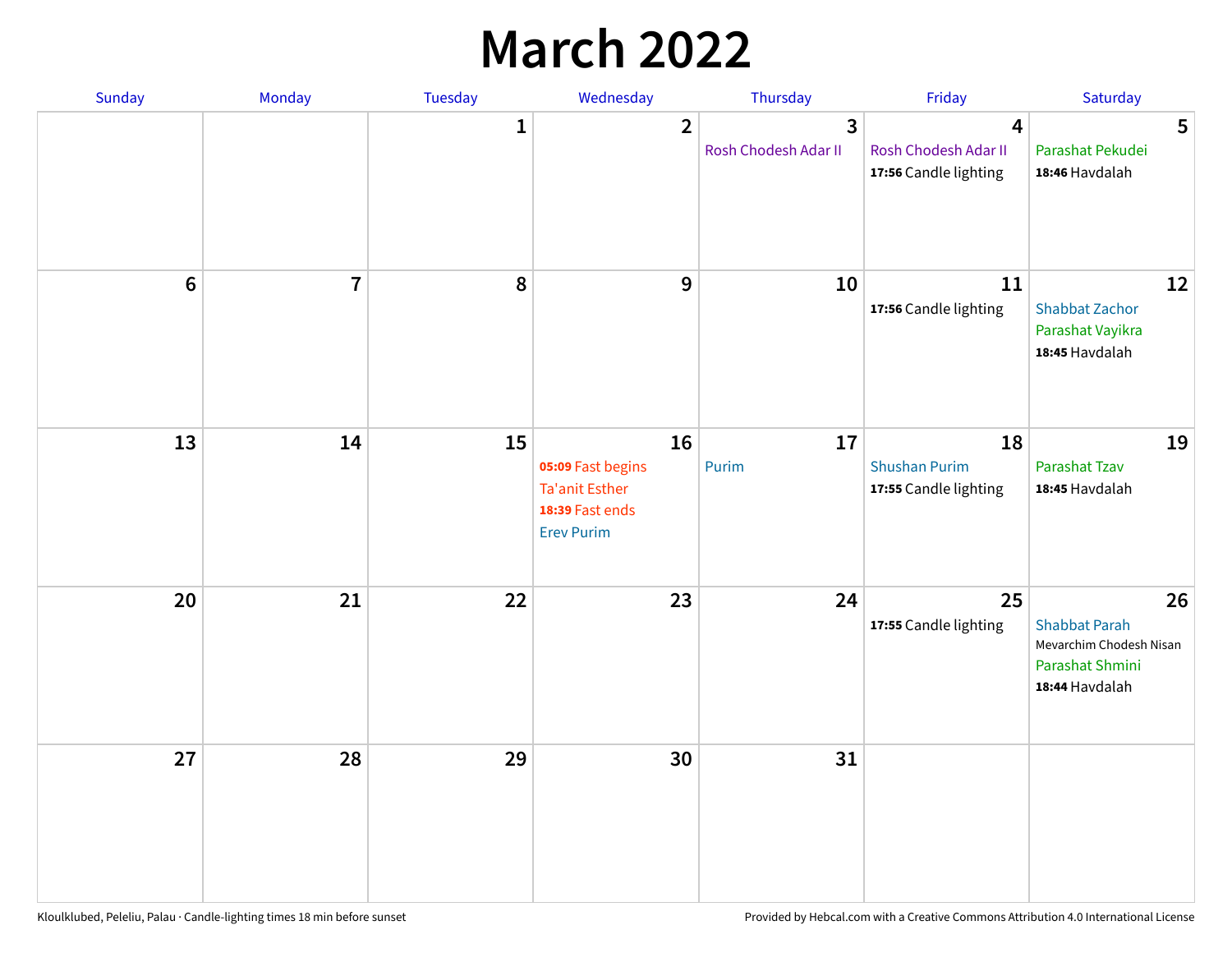## **April 2022**

| Sunday                                   | Monday                  | <b>Tuesday</b>         | Wednesday             | Thursday                                        | Friday                                                                                            | Saturday                                                                                                            |
|------------------------------------------|-------------------------|------------------------|-----------------------|-------------------------------------------------|---------------------------------------------------------------------------------------------------|---------------------------------------------------------------------------------------------------------------------|
|                                          |                         |                        |                       |                                                 | $\mathbf{1}$<br>17:54 Candle lighting                                                             | $\overline{2}$<br><b>Shabbat HaChodesh</b><br><b>Rosh Chodesh Nisan</b><br><b>Parashat Tazria</b><br>18:43 Havdalah |
| 3                                        | $\overline{\mathbf{4}}$ | 5                      | $6\phantom{1}6$       | $\overline{7}$                                  | 8<br>17:53 Candle lighting                                                                        | 9<br><b>Shabbat HaGadol</b><br>Parashat Metzora<br>18:43 Havdalah                                                   |
| 10                                       | 11<br>Yom HaAliyah      | 12                     | 13                    | 14                                              | 15<br>04:53 Fast begins<br><b>Ta'anit Bechorot</b><br><b>Erev Pesach</b><br>17:53 Candle lighting | 16<br>Pesach I<br>18:43 Candle lighting                                                                             |
| 17<br><b>Pesach II</b><br>18:43 Havdalah | 18<br>Pesach III (CH"M) | 19<br>Pesach IV (CH"M) | 20<br>Pesach V (CH"M) | 21<br>Pesach VI (CH"M)<br>17:53 Candle lighting | 22<br><b>Pesach VII</b><br>17:53 Candle lighting                                                  | 23<br><b>Pesach VIII</b><br>18:43 Havdalah                                                                          |
| 24                                       | 25                      | 26                     | 27                    | 28<br>Yom HaShoah                               | 29<br>17:53 Candle lighting                                                                       | 30<br>Mevarchim Chodesh Iyyar<br>Parashat Achrei Mot<br>18:43 Havdalah                                              |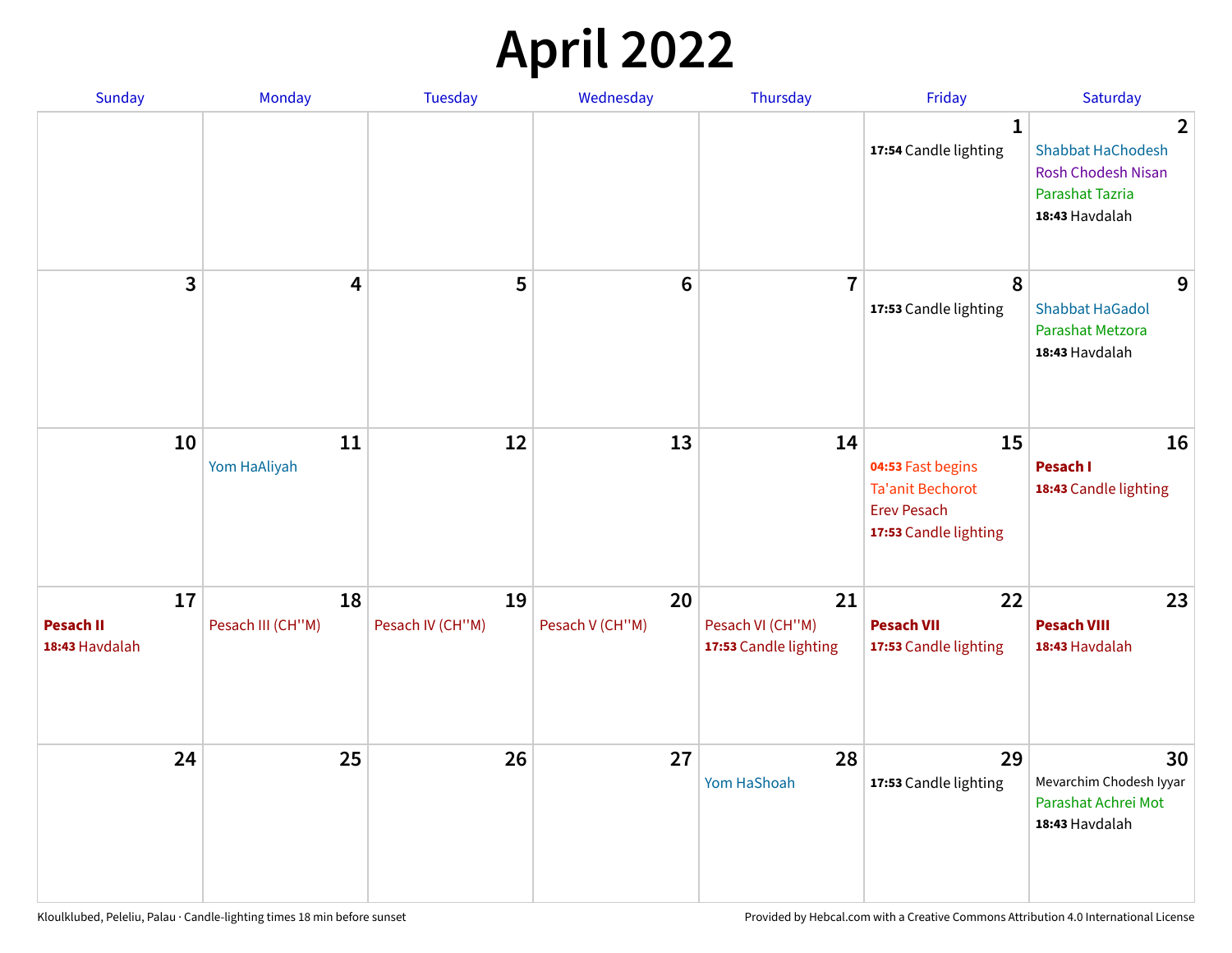## **May 2022**

| Sunday                             | Monday                               | Tuesday                         | Wednesday          | Thursday            | Friday                                   | Saturday                                                               |
|------------------------------------|--------------------------------------|---------------------------------|--------------------|---------------------|------------------------------------------|------------------------------------------------------------------------|
| $\mathbf{1}$<br>Rosh Chodesh Iyyar | $\overline{2}$<br>Rosh Chodesh Iyyar | 3                               | 4<br>Yom HaZikaron | 5<br>Yom HaAtzma'ut | $6\phantom{1}6$<br>17:53 Candle lighting | $\overline{7}$<br>Parashat Kedoshim<br>18:44 Havdalah                  |
| $\pmb{8}$                          | $\mathbf{9}$                         | 10                              | 11                 | 12                  | 13<br>17:54 Candle lighting              | 14<br><b>Parashat Emor</b><br>18:45 Havdalah                           |
| 15<br>Pesach Sheni                 | 16                                   | 17                              | 18                 | 19<br>Lag BaOmer    | 20<br>17:55 Candle lighting              | 21<br>Parashat Behar<br>18:47 Havdalah                                 |
| 22                                 | 23                                   | 24                              | 25                 | 26                  | 27<br>17:56 Candle lighting              | 28<br>Mevarchim Chodesh Sivan<br>Parashat Bechukotai<br>18:48 Havdalah |
| 29<br>Yom Yerushalayim             | 30                                   | 31<br><b>Rosh Chodesh Sivan</b> |                    |                     |                                          |                                                                        |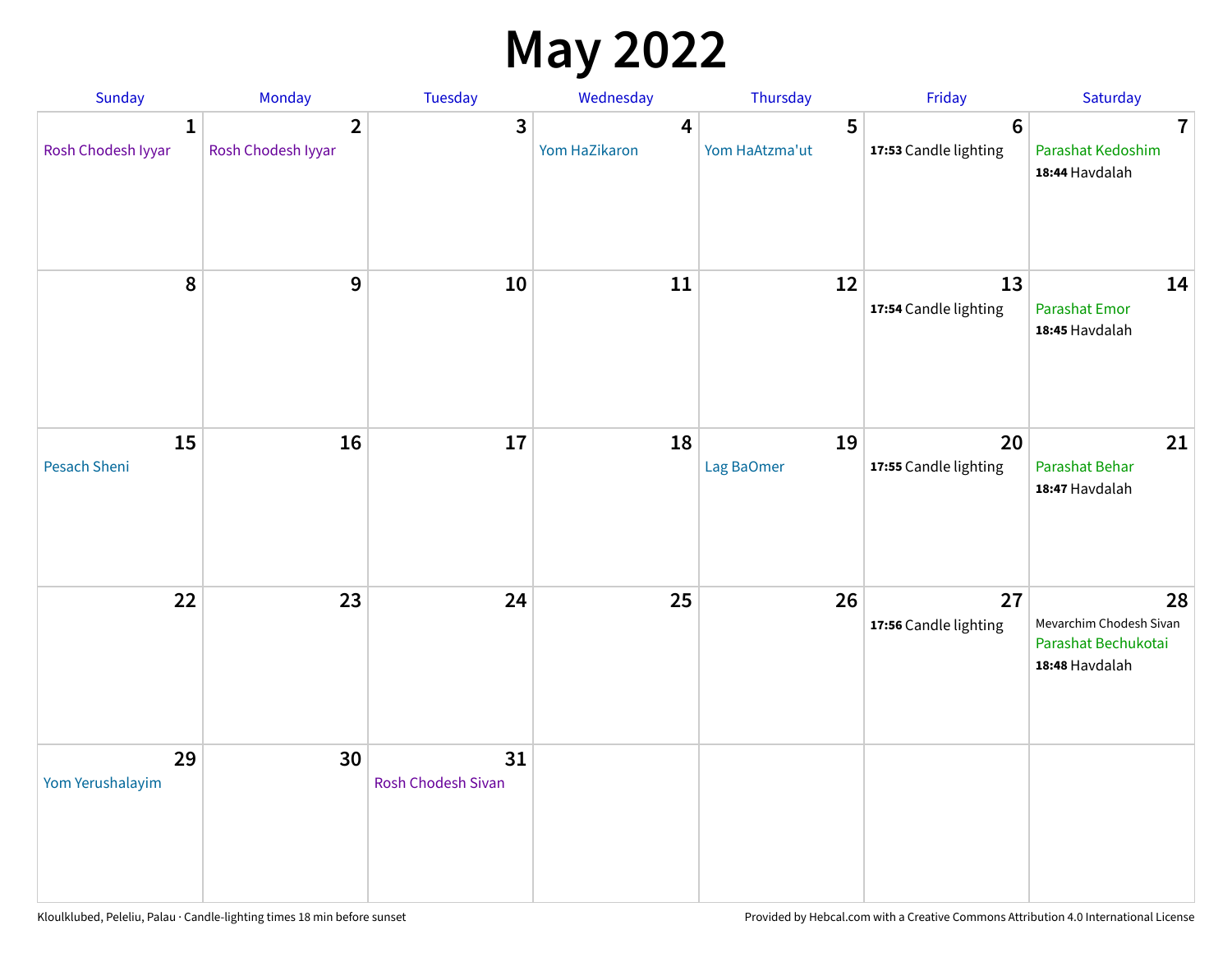#### **June 2022**

| Sunday                                         | Monday                                                | Tuesday        | Wednesday                       | Thursday                        | Friday                      | Saturday                                                               |
|------------------------------------------------|-------------------------------------------------------|----------------|---------------------------------|---------------------------------|-----------------------------|------------------------------------------------------------------------|
|                                                |                                                       |                | 1                               | $\overline{2}$                  | 3<br>17:58 Candle lighting  | 4<br><b>Erev Shavuot</b><br>Parashat Bamidbar<br>18:50 Candle lighting |
| 5<br><b>Shavuot I</b><br>18:51 Candle lighting | $6\phantom{1}$<br><b>Shavuot II</b><br>18:51 Havdalah | $\overline{7}$ | 8                               | 9                               | 10<br>18:00 Candle lighting | 11<br><b>Parashat Nasso</b><br>18:52 Havdalah                          |
| 12                                             | 13                                                    | 14             | 15                              | 16                              | 17<br>18:01 Candle lighting | 18<br>Parashat Beha'alotcha<br>18:54 Havdalah                          |
| 19                                             | 20                                                    | 21             | 22                              | 23                              | 24<br>18:03 Candle lighting | 25<br>Mevarchim Chodesh Tamuz<br>Parashat Sh'lach<br>18:55 Havdalah    |
| 26                                             | 27                                                    | 28             | 29<br><b>Rosh Chodesh Tamuz</b> | 30<br><b>Rosh Chodesh Tamuz</b> |                             |                                                                        |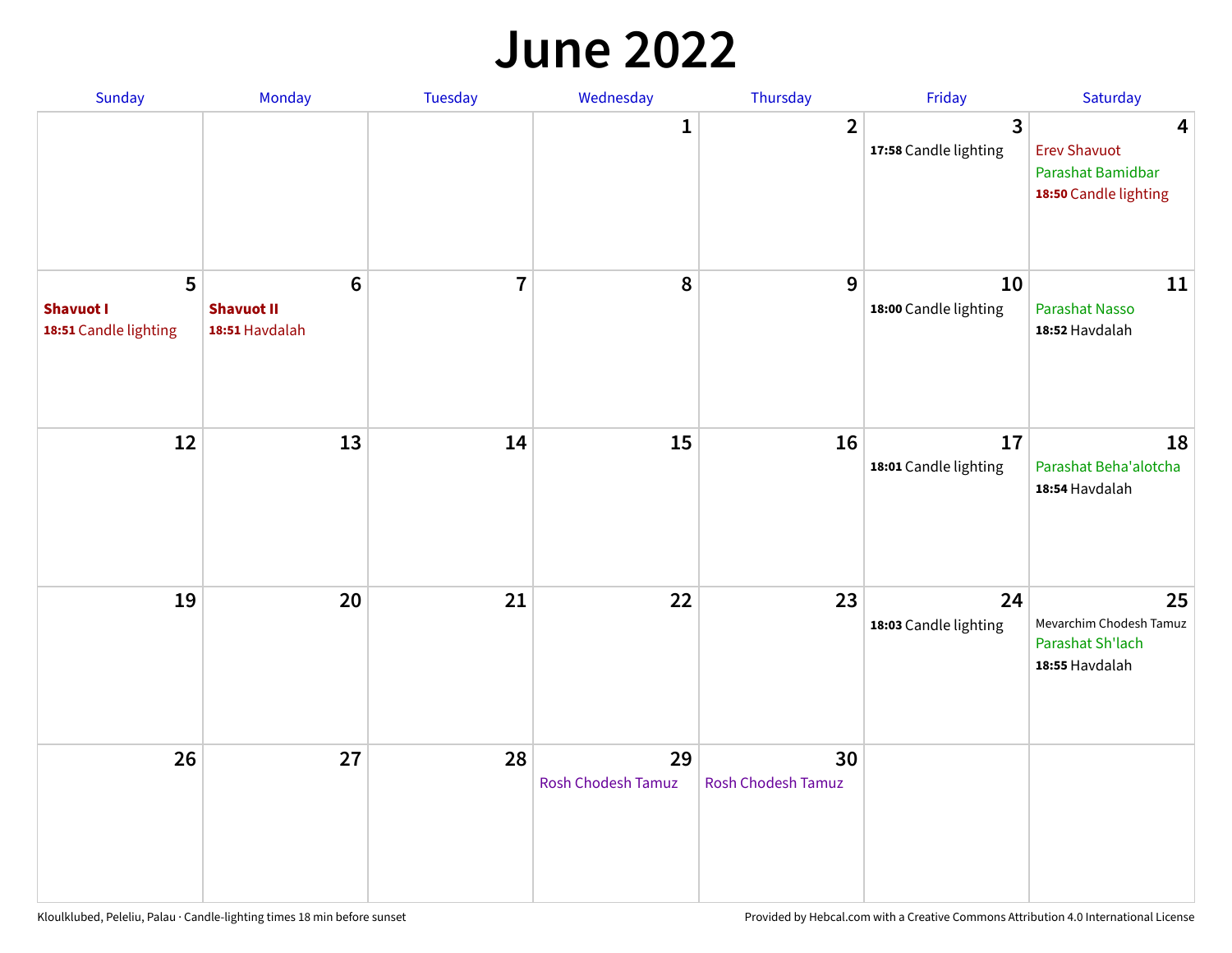## **July 2022**

| Sunday                                                           | Monday | Tuesday | Wednesday | Thursday       | Friday                                         | Saturday                                                                |
|------------------------------------------------------------------|--------|---------|-----------|----------------|------------------------------------------------|-------------------------------------------------------------------------|
|                                                                  |        |         |           |                | $\mathbf{1}$<br>18:04 Candle lighting          | $\overline{2}$<br>Parashat Korach<br>18:57 Havdalah                     |
| $\mathbf{3}$                                                     | 4      | 5       | $\bf 6$   | $\overline{7}$ | 8<br>18:05 Candle lighting                     | 9<br>Parashat Chukat<br>18:57 Havdalah                                  |
| 10                                                               | 11     | 12      | 13        | 14             | 15<br>18:05 Candle lighting                    | 16<br>Parashat Balak<br>18:57 Havdalah                                  |
| 17<br>04:49 Fast begins<br><b>Tzom Tammuz</b><br>18:51 Fast ends | 18     | 19      | 20        | 21             | 22<br>18:05 Candle lighting                    | 23<br>Mevarchim Chodesh Av<br><b>Parashat Pinchas</b><br>18:56 Havdalah |
| 24                                                               | 25     | 26      | 27        | 28             | 29<br>Rosh Chodesh Av<br>18:04 Candle lighting | 30<br>Parashat Matot-Masei<br>18:55 Havdalah                            |
| 31                                                               |        |         |           |                |                                                |                                                                         |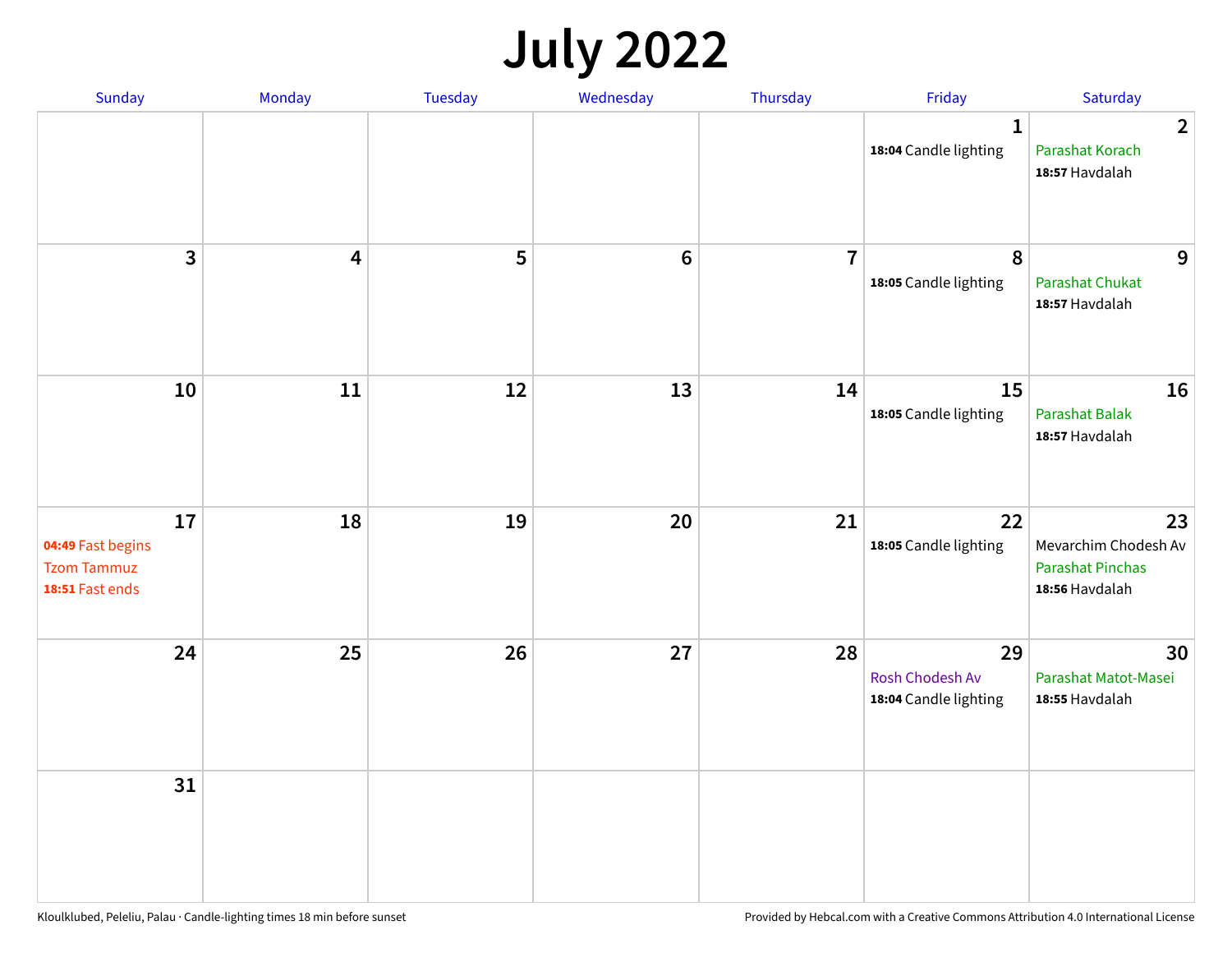## **August 2022**

| Sunday                                                      | Monday       | <b>Tuesday</b> | Wednesday | Thursday | Friday                                 | Saturday                                                                                                                       |
|-------------------------------------------------------------|--------------|----------------|-----------|----------|----------------------------------------|--------------------------------------------------------------------------------------------------------------------------------|
|                                                             | $\mathbf{1}$ | $\overline{2}$ | 3         | 4        | 5<br>18:03 Candle lighting             | $6\phantom{1}6$<br><b>Shabbat Chazon</b><br>18:21 Fast begins<br>Erev Tish'a B'Av<br><b>Parashat Devarim</b><br>18:53 Havdalah |
| $\overline{7}$<br>Tish'a B'Av (observed)<br>18:47 Fast ends | 8            | 9              | 10        | 11       | 12<br>Tu B'Av<br>18:01 Candle lighting | 13<br><b>Shabbat Nachamu</b><br>Parashat Vaetchanan<br>18:51 Havdalah                                                          |
| 14                                                          | 15           | 16             | 17        | 18       | 19<br>17:58 Candle lighting            | 20<br>Mevarchim Chodesh Elul<br><b>Parashat Eikev</b><br>18:48 Havdalah                                                        |
| 21                                                          | 22           | 23             | 24        | 25       | 26<br>17:55 Candle lighting            | 27<br><b>Rosh Chodesh Elul</b><br>Parashat Re'eh<br>18:44 Havdalah                                                             |
| 28<br>Rosh Hashana LaBehemot<br><b>Rosh Chodesh Elul</b>    | 29           | 30             | 31        |          |                                        |                                                                                                                                |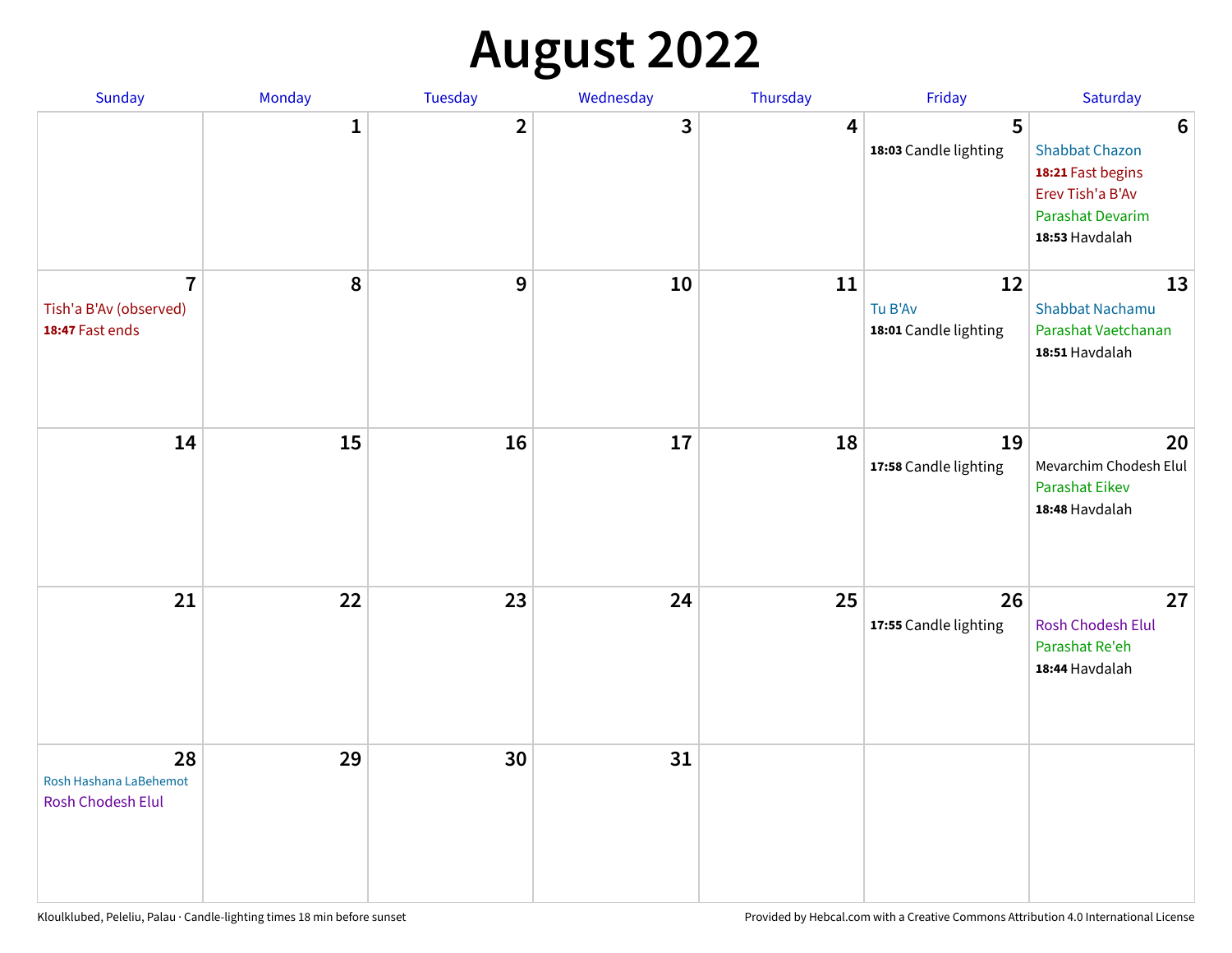## **September 2022**

| Sunday                                           | Monday                                           | Tuesday                                        | Wednesday                                                          | Thursday     | Friday                                  | Saturday                                                  |
|--------------------------------------------------|--------------------------------------------------|------------------------------------------------|--------------------------------------------------------------------|--------------|-----------------------------------------|-----------------------------------------------------------|
|                                                  |                                                  |                                                |                                                                    | $\mathbf{1}$ | $\overline{2}$<br>17:52 Candle lighting | 3<br><b>Parashat Shoftim</b><br>18:41 Havdalah            |
| $\overline{\mathbf{4}}$                          | 5                                                | $6\phantom{1}6$                                | $\overline{7}$                                                     | 8            | 9<br>17:48 Candle lighting              | 10<br>Parashat Ki Teitzei<br>18:37 Havdalah               |
| 11                                               | 12                                               | 13                                             | 14                                                                 | 15           | 16<br>17:44 Candle lighting             | 17<br>Leil Selichot<br>Parashat Ki Tavo<br>18:33 Havdalah |
| 18                                               | 19                                               | 20                                             | 21                                                                 | 22           | 23<br>17:40 Candle lighting             | 24<br>Parashat Nitzavim<br>18:29 Havdalah                 |
| 25<br>Erev Rosh Hashana<br>17:39 Candle lighting | 26<br>Rosh Hashana 5783<br>18:28 Candle lighting | 27<br><b>Rosh Hashana II</b><br>18:27 Havdalah | 28<br>04:51 Fast begins<br><b>Tzom Gedaliah</b><br>18:21 Fast ends | 29           | 30<br>17:36 Candle lighting             |                                                           |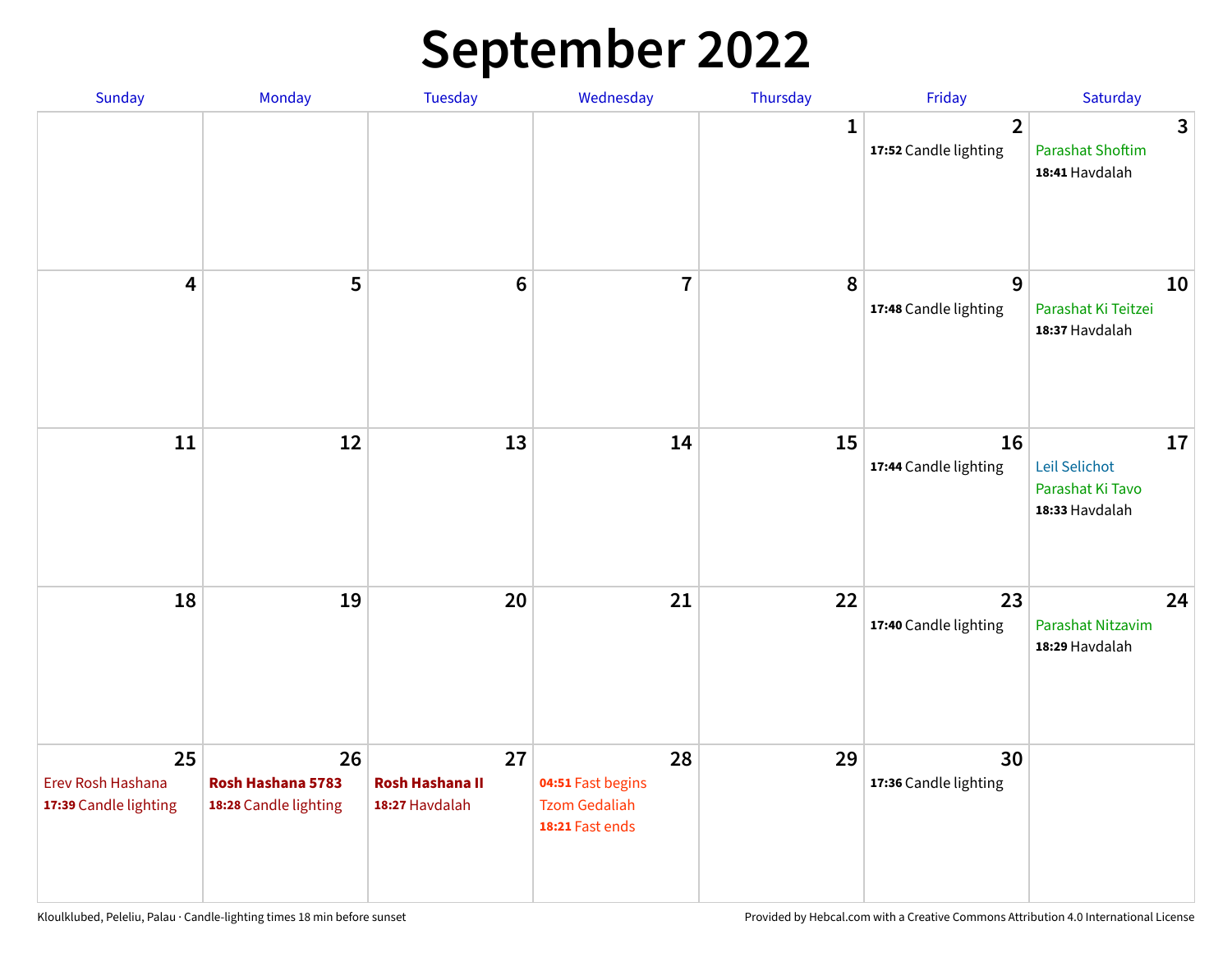## **October 2022**

| Sunday                                                   | <b>Monday</b>                                        | <b>Tuesday</b>                                                    | Wednesday                                | Thursday               | Friday                                         | Saturday                                                                |
|----------------------------------------------------------|------------------------------------------------------|-------------------------------------------------------------------|------------------------------------------|------------------------|------------------------------------------------|-------------------------------------------------------------------------|
|                                                          |                                                      |                                                                   |                                          |                        |                                                | 1<br><b>Shabbat Shuva</b><br>Parashat Vayeilech<br>18:25 Havdalah       |
| $\overline{2}$                                           | $\overline{\mathbf{3}}$                              | $\overline{4}$<br><b>Erev Yom Kippur</b><br>17:34 Candle lighting | 5<br><b>Yom Kippur</b><br>18:23 Havdalah | 6                      | $\overline{7}$<br>17:33 Candle lighting        | 8<br>Parashat Ha'Azinu<br>18:22 Havdalah                                |
| 9<br><b>Erev Sukkot</b><br>17:32 Candle lighting         | 10<br><b>Sukkot I</b><br>18:21 Candle lighting       | 11<br><b>Sukkot II</b><br>18:21 Havdalah                          | 12<br>Sukkot III (CH"M)                  | 13<br>Sukkot IV (CH"M) | 14<br>Sukkot V (CH"M)<br>17:30 Candle lighting | 15<br>Sukkot VI (CH"M)<br>18:19 Havdalah                                |
| 16<br>Sukkot VII (Hoshana Raba)<br>17:29 Candle lighting | 17<br><b>Shmini Atzeret</b><br>18:18 Candle lighting | 18<br><b>Simchat Torah</b><br>18:18 Havdalah                      | 19                                       | 20                     | 21<br>17:27 Candle lighting                    | 22<br>Mevarchim Chodesh Cheshvan<br>Parashat Bereshit<br>18:17 Havdalah |
| 23                                                       | 24                                                   | 25<br>Rosh Chodesh Cheshvan                                       | 26<br>Rosh Chodesh Cheshvan              | 27                     | 28<br>17:25 Candle lighting                    | 29<br><b>Parashat Noach</b><br>18:15 Havdalah                           |
| 30                                                       | 31                                                   |                                                                   |                                          |                        |                                                |                                                                         |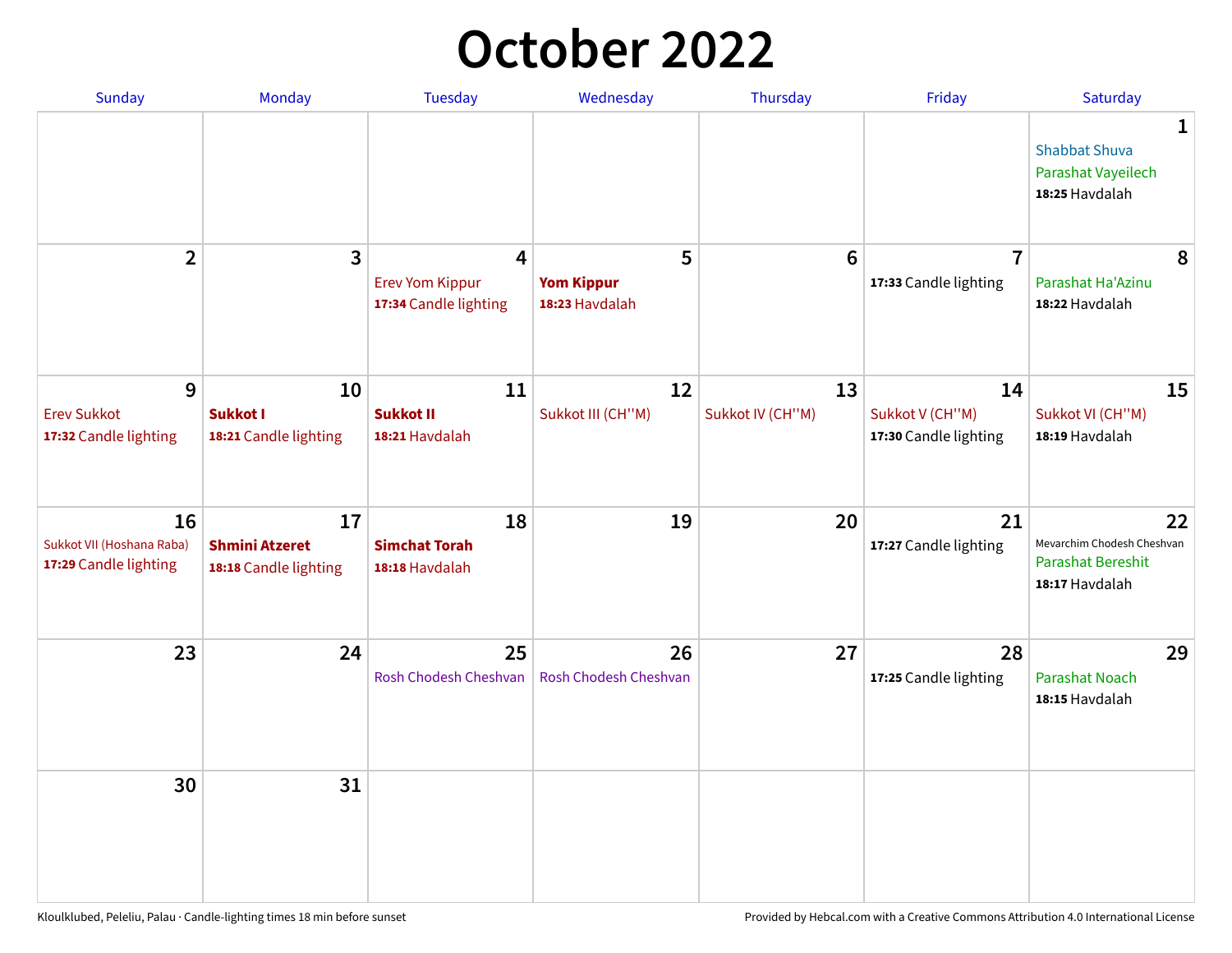### **November 2022**

| Sunday         | Monday         | Tuesday                             | Wednesday               | Thursday                  | Friday                                             | Saturday                                                                 |
|----------------|----------------|-------------------------------------|-------------------------|---------------------------|----------------------------------------------------|--------------------------------------------------------------------------|
|                |                | 1<br>Yom HaAliyah School Observance | $\overline{\mathbf{2}}$ | $\mathbf{3}$              | $\overline{\mathbf{4}}$<br>17:24 Candle lighting   | 5<br>Parashat Lech-Lecha<br>18:14 Havdalah                               |
| $6\phantom{1}$ | $\overline{7}$ | 8                                   | $\boldsymbol{9}$        | 10                        | $11\,$<br>17:23 Candle lighting                    | 12<br>Parashat Vayera<br>18:14 Havdalah                                  |
| 13             | 14             | 15                                  | 16                      | 17                        | 18<br>17:23 Candle lighting                        | 19<br>Mevarchim Chodesh Kislev<br>Parashat Chayei Sara<br>18:15 Havdalah |
| 20             | 21             | 22                                  | 23<br>Sigd              | 24<br>Rosh Chodesh Kislev | 25<br>Rosh Chodesh Kislev<br>17:24 Candle lighting | 26<br><b>Parashat Toldot</b><br>18:16 Havdalah                           |
| 27             | 28             | 29                                  | 30                      |                           |                                                    |                                                                          |